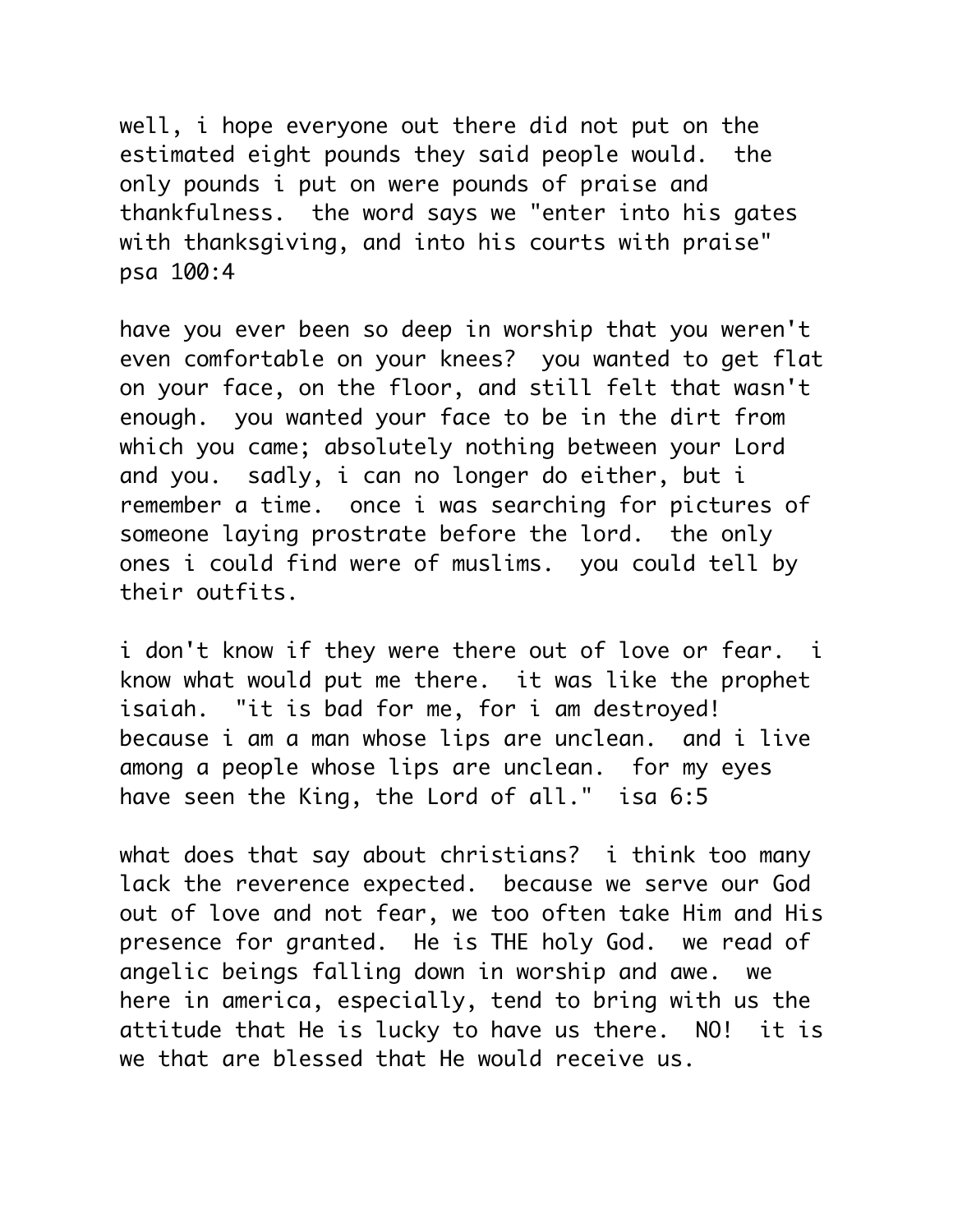i speak not just of americans. read this! "after a legal fight that lasted several years, evangelist franklin graham has won an important case for religious freedom in the uk. manchester county court judge claire evans has ruled that the 2018 lancashire festival of hope with franklin graham was discriminated against when ads promoting the event were pulled from buses in blackpool, england in an effort to ban him from preaching the gospel."

an attempt to ban him from preaching the gospel. this from the land that gave us the king james bible. my God, how far we have fallen. and the other nations are following suit? pastors getting arrested around the world even as gathering of believers was forbidden. there will be goat nations and sheep nations that will be judged.

the enemy has this whole world in a grip of fear to bring about his last day plans. his grip even includes christians. i hear many this thanksgiving refused to have their unvaccinated friends and family over. i know this pandemic is serious, but when we let our fear over rule our love, the enemy has won. each person has the right to either receive or refuse the vaccine. it is their choice.

people are acting as if the unvaccinated already had the disease and the vaccinated did not. the truth is, either can have it and be carriers. just look at the horrors being carried out in australia. will it be long before there will be concentration-like camps to keep the "lepers" separate? how easily we give up our freedoms to soothe our fears? yet still, it is not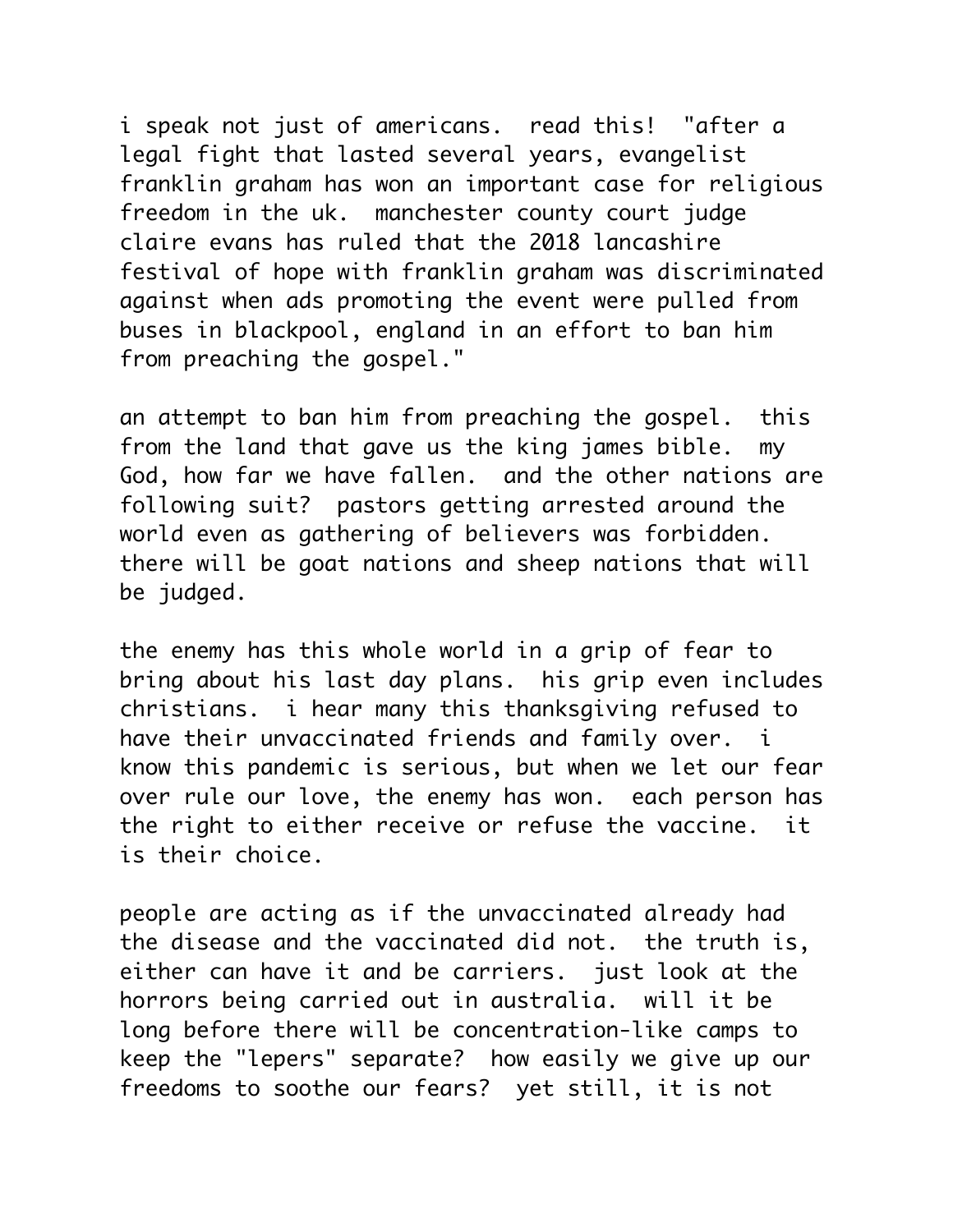enough. will we give up the right to proclaim our Lord just as easily.

we do not believe this is the "mark of the beast", but it certainly is a good prelude to it. it is preparing people to either do what is told or be refuse all rights to partake in society. yes, even the right to buy and sell.

i believe in the rapture and that we will be out of here before then. but what of those who missed it or are new believers? the parable of the ten virgins seems to indicate that half the church will not be ready. even now, it is estimated that seventy percent of christians believe there is more than one way to God. that's what oprah will tell you too. that's not what my bible says. "for there is one God, and one mediator between God and men, the man Christ Jesus." 1 tim 2:5

there is no excuse. "because that which may be known of God is manifest in them; for God hath shewed it unto them. for the invisible things of Him from the creation of the world are clearly seen, being understood by the things that are made, even his eternal power and Godhead; so that they are without excuse." rom 1:19-20

these are not words from my own mouth. i am a follower of Christ Jesus. i must believe as it says. we will see who is right in the end. but for now, "i am not ashamed of the gospel of Christ: for it is the power of God unto salvation to every one that believeth; to the jew first, and also to the greek", rom 1:16